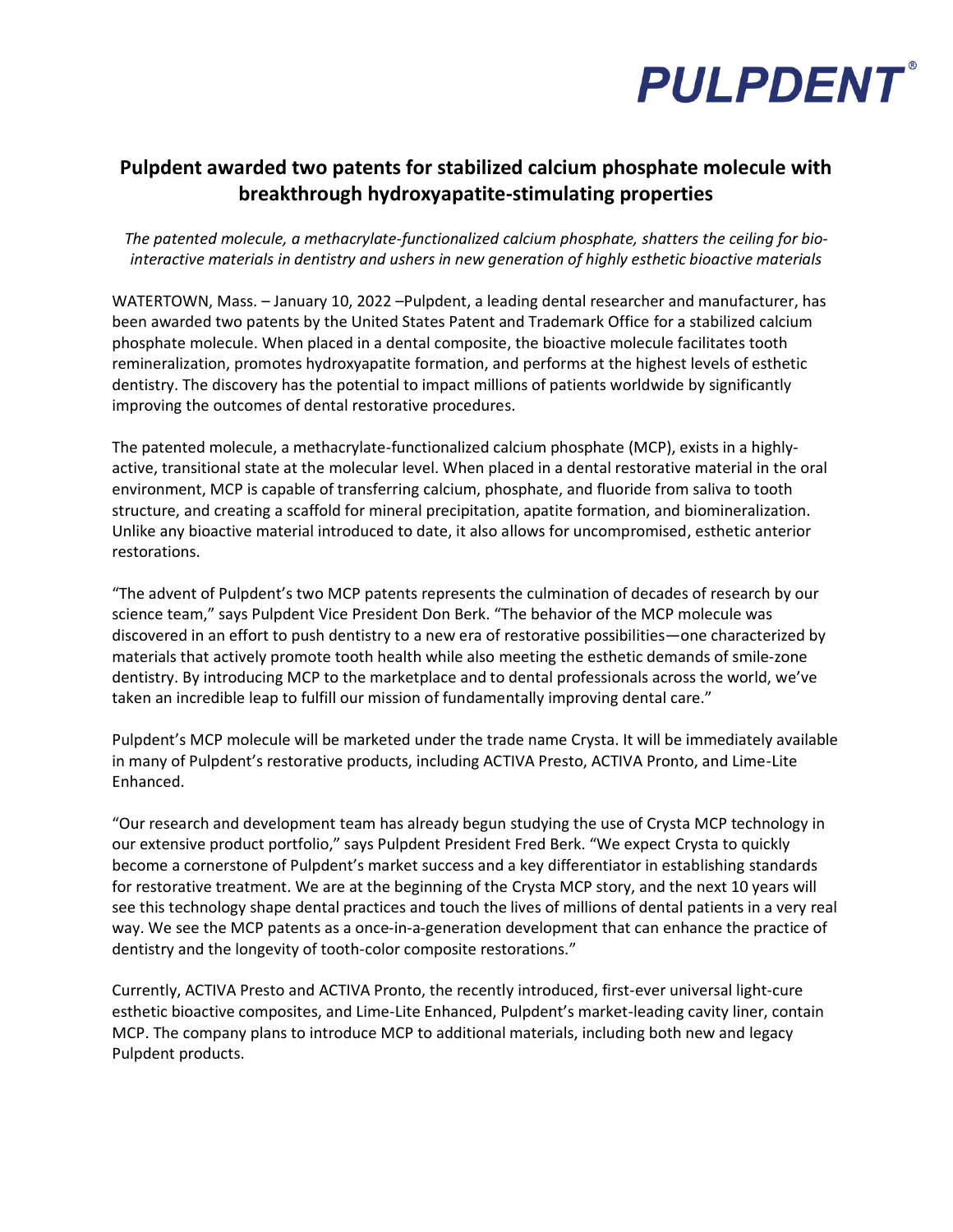MCP's remineralization properties resemble those that occur in natural dental tissues. Dental restorative materials containing MCP stimulate hydroxyapatite formation and become "sealed" to healthy tooth structure. As a result, restorations with MCP act as a deterrent against secondary caries, a well-known cause of dental restoration failure.

Both in vivo and in vitro research by Pulpdent demonstrated MCP's novel ability to create nucleation sites for hydroxyapatite formation. Hydroxyapatite precipitation on the surfaces of composites was evaluated using attenuated total reflectance Fourier-transform infrared spectroscopy (ATR-FTIR), scanning electron microscopy (SEM), and energy dispersive spectroscopy (EDS).

Pulpdent's original research, which includes the achievement of MCP-containing materials that produce optimal esthetics (tooth shade matching) and flexural strength, was recently published in the peerreviewed journal *Polymers*. The article, titled "Experimental Dental Composites Containing a Novel Methacrylate-Functionalized Calcium Phosphate Component: Evaluation of Bioactivity and Physical Properties," was authored by MCP inventors Sunny Skaria and Kenneth J. Berk. It may be found at [https://www.mdpi.com/2073-4360/13/13/2095.](https://www.mdpi.com/2073-4360/13/13/2095)

Pulpdent pioneered the introduction of esthetic bioactive dental materials in 2013 with the introduction of ACTIVA BioACTIVE-RESTORATIVE, which will continue to be a leading restorative material for the company. MCP technology works in concert with the mechanism that drives ACTIVA BioACTIVE-RESTORATIVE and other ACTIVA products. The bioactive ACTIVA line currently includes ACTIVA BioACTIVE-CEMENT, ACTIVA BioACTIVE Base/Liner, ACTIVA Kids BioACTIVE-RESOTRATIVE, ACTIVA Presto, and ACTIVA Pronto.

Extensive independent research has validated the significance of bioactive restorative materials and their positive effect on patient outcomes. The field of bioactive research in dentistry continues to expand as methods of observing bioactivity and measuring bioactive-assisted outcomes becomes more highly developed.

By definition, bioactive dental materials stimulate the natural remineralization process that helps protect teeth against caries. Bioactive restoratives also actively promote a bonded layer of apatite between the tooth and restoration. Pulpdent's bioactive dental materials are acknowledged by the US Food and Drug Administration as meeting requirements to be termed "bioactive."

For more information on Crysta, visit [https://pulpdent.com/crysta.](https://pulpdent.com/crysta) For more information on ACTIVA Presto, visit [https://pulpdent.com/pulpdent-products/activa-presto.](https://pulpdent.com/pulpdent-products/activa-presto)

**About Pulpdent—**Pulpdent is a global dental research and manufacturing company established in 1947 and headquartered in Watertown, Massachusetts. Its first product, Pulpdent Paste, is still used universally today in vital pulp and root canal therapy. Pulpdent is a family-owned company with a proven legacy of investment in original dental research and new technologies, while also being a soughtafter private label manufacturer. Pulpdent has achieved BPA-free manufacturing in its restorative products, and all products are produced in its Boston-area facilities. The company strives to earn the trust of the dental professionals; inspire clinicians with materials that advance the practice of dentistry; and help patients everywhere smile with confidence. Pulpdent is celebrating its 75th anniversary in 2022 and may followed using @pulpdent, @pulpdentcorporation, and #pulpdent75.